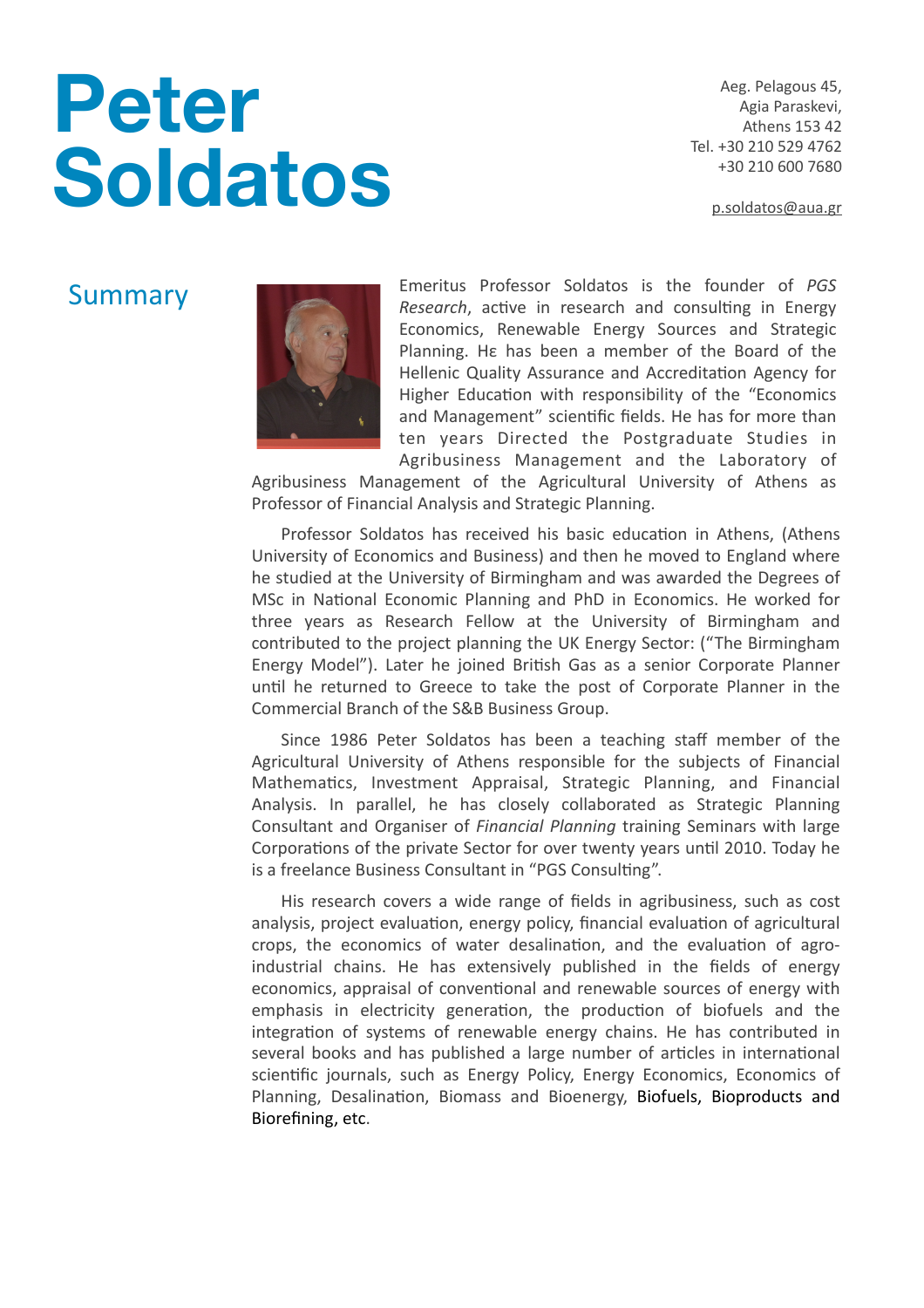# Σύνοψη (GR)

Ο Ομότιμος Kαθηγητής Πέτρος Σολδάτος είναι ο ιδρυτής της PGS Research, που δραστηριοποιείται στον τομέα της έρευνας και της παροχής συμβουλών σε θέματα ενεργειακής οικονομίας, ανανεώσιμων πηγών ενέργειας και στρατηγικού σχεδιασμού. Ήταν Μέλος του Διοικητικού Συμβουλίου της ΑΔΙΠ, με αρμοδιότητα τα επιστημονικά πεδία «Οικονομία και Διαχείριση». Έχει διατελέσει για περισσότερο από δέκα χρόνια Διευθύνσεις Μεταπτυχιακών Σπουδών στην Οργάνωση & Διοίκηση Επιχειρήσεων Τροφίμων & Γεωργίας και στο Εργαστήριο Διοίκησης Επιχειρήσεων Τροφίμων και Γεωργίας του Γεωπονικού Πανεπιστημίου Αθηνών ως Καθηγητής Οικονομικής Ανάλυσης και Στρατηγικού Σχεδιασμού.

Ο Καθηγητής Πέτρος Σολδάτος έλαβε τη βασική του μόρφωση στην Αθήνα (Οικονομικό Πανεπιστήμιο Αθηνών) και στη συνέχεια μετακόμισε στην Αγγλία, όπου σπούδασε στο Πανεπιστήμιο του Μπέρμιγχαμ και απονεμήθηκε τα πτυχία MSc στον Εθνικό Οικονομικό Σχεδιασμό και Διδακτορικό στα Οικονομικά. Εργάστηκε για τρία χρόνια ως Ερευνητής στο Πανεπιστήμιο του Μπέρμιγχαμ και συνέβαλε στο σχεδιασμό του έργου του Ενεργειακού Τομέα του Ηνωμένου Βασιλείου: ("The Birmingham Energy Model"). Αργότερα συμμετείχε στην British Gas ως ανώτερος εταιρικός διευθυντής μέχρι να επιστρέψει στην Ελλάδα για να αναλάβει τη θέση του Corporate Planner στο εμπορικό τμήμα της S & B Business Group.

Από το 1986, ο κ. Σολδάτος είναι Καθηγητής του Γεωπονικού Πανεπιστημίου Αθηνών, υπεύθυνος για τα θέματα Οικονομικών Μαθηματικών, Αξιολόγησης Επενδύσεων, Στρατηγικού Σχεδιασμού και Οικονομικής Ανάλυσης. Παράλληλα, συνεργάστηκε στενά ως Συμβούλων Στρατηγικού Σχεδιασμού και Διοργανωτής Χρηματοοικονομικών Προγραμματισμών σε μεγάλες Επιχειρήσεις του ιδιωτικού τομέα για πάνω από είκοσι χρόνια μέχρι το 2010. Σήμερα είναι ανεξάρτητος Σύμβουλος Επιχειρήσεων στην "PGS Consulting".

Η έρευνά του καλύπτει ένα ευρύ φάσμα τομέων στην αγροτική βιομηχανία, όπως η ανάλυση κόστους, η αξιολόγηση έργων, η ενεργειακή πολιτική, η οικονομική αξιολόγηση των γεωργικών καλλιεργειών, η οικονομία της αφαλάτωσης των υδάτων και η αξιολόγηση των αγροτοβιομηχανικών αλυσίδων. Έχει δημοσιεύσει εκτενώς στους τομείς της οικονομίας της ενέργειας, της αξιολόγησης των συμβατικών και ανανεώσιμων πηγών ενέργειας με έμφαση στην παραγωγή ηλεκτρικής ενέργειας, την παραγωγή βιοκαυσίμων και την ενσωμάτωση συστημάτων ανανεώσιμων ενεργειακών αλυσίδων. Έχει συμμετάσχει σε πολλά βιβλία και έχει δημοσιεύσει μεγάλο αριθμό άρθρων σε διεθνή επιστημονικά περιοδικά όπως τα: Energy Policy, Energy Economics, Economics of Planning, Desalination, Biomass and Bioenergy, Biofuels, Bioproducts and Biorefining, κλπ.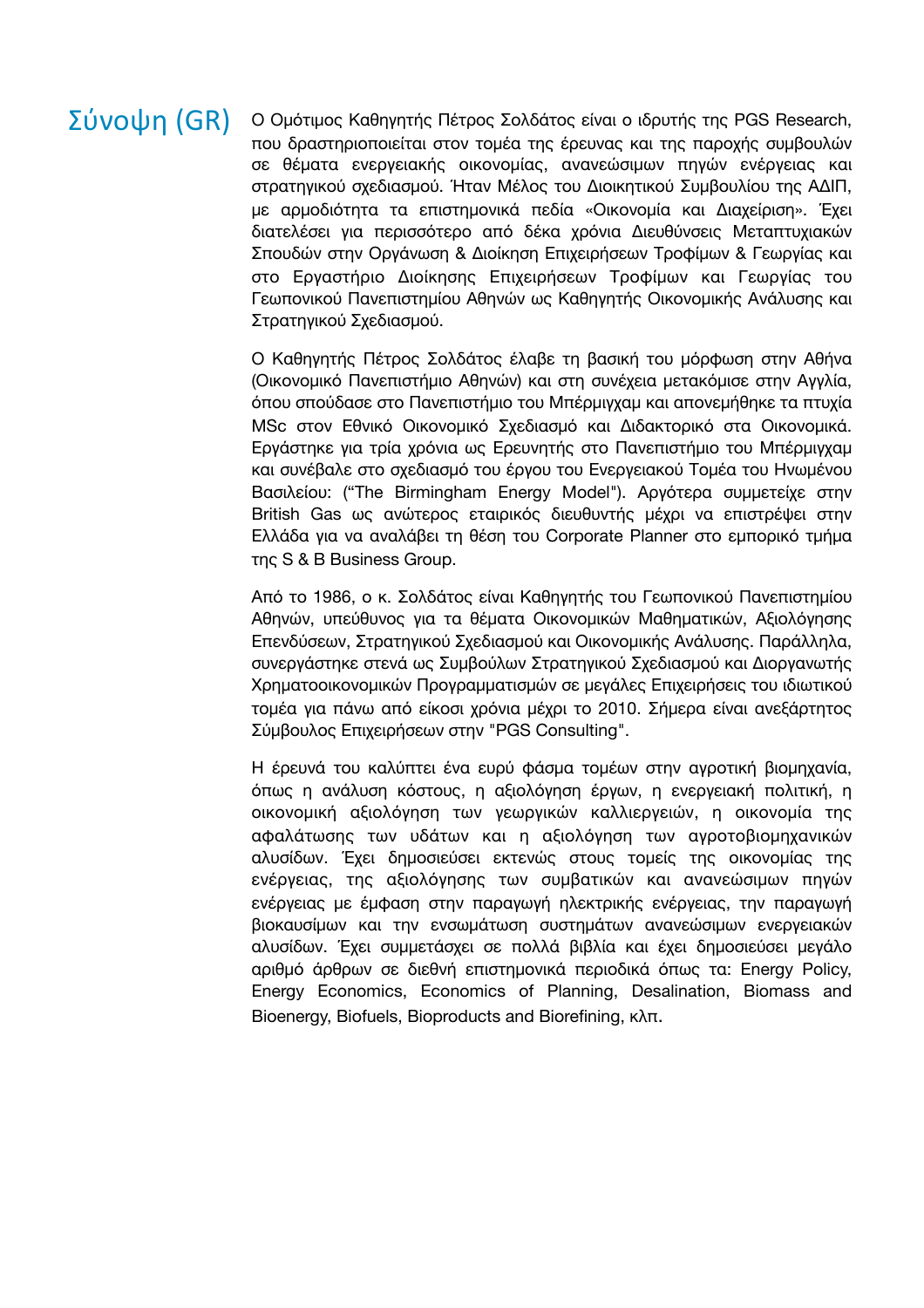# Professional **Positions Held**

# 2015-

Consultant, *PGS Research sp*, 

# *2010 – 2014*

Member of the Board Hellenic Quality Assurance and Accreditation Agency for Higher Education, www.hqaa.gr

# *1987 – 2012*

Professor of Mathematics of Finance and Investment Appraisal, Agricultural University of Athens, [www.aua.gr](http://www.aua.gr)

# *2001 – 2012*

Director, Postgraduate Programme: MBA in Agribusiness Management, Agricultural University of Athens, www.mba.aua.gr

# *2000 – 2010*

Director, Laboratory of Agribusiness Management, Agricultural University of Athens, [www.aoa.aua.gr](http://www.aoa.aua.gr)

# *1988 – 2010*

Strategic Planning and Budgeting Coordinator and Consultant, Motodynamics SA, Greece

# *2003 – 2012*

Director, Entrepreneurship Programme, Agricultural University of Athens, [www.entrep.aua.gr](http://www.entrep.aua.gr) 

# *2004 – 2006*

Visiting Professor of Investment Appraisal, National Technical University of Athens, Postgraduate Programme, Dept of Civil Engineering, [www.ntua.gr](http://www)

# *1993 – 2001*

Member of the Board, National Centre for Public Administration and Local Government, http://www.ekdd.gr/ekdda/index.php

## *1987 – 1990*

Head of Group "Energy Economics", F.A.O., Development of Integrated Farm Energy Systems, U.N.D.P.

#### *1981 – 1987*

Corporate Planner, S&B Group / Commercial Branch

## *1979 – 1980*

Senior Corporate Planner, British Gas, England.

### *1976 – 1979*

Research Fellow, Department of Industrial Economics & Business Studies, The University of Birmingham, England.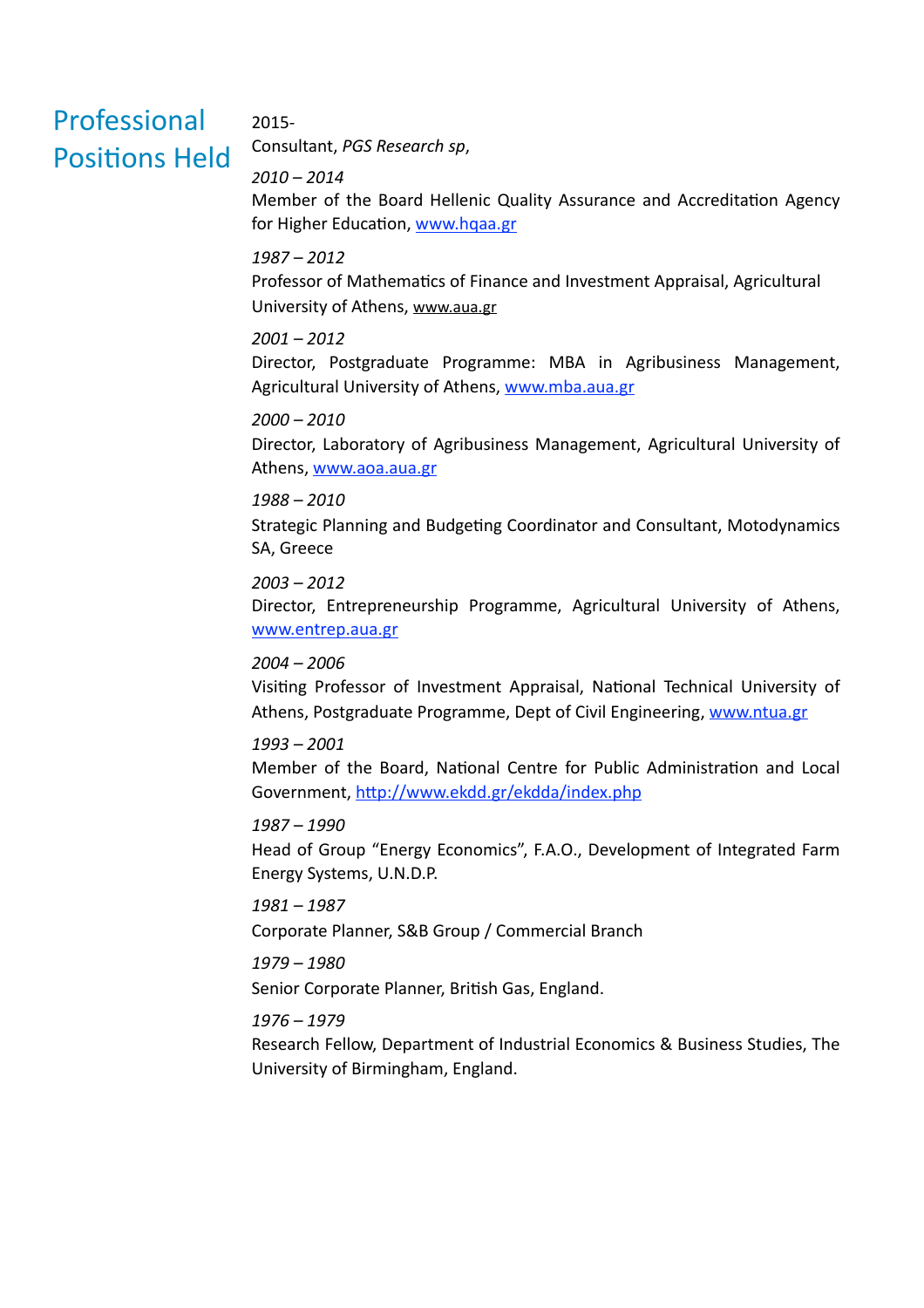| Education                                            | <b>BSc</b>                                                                                                                                                                                                                                                                                                                                                                                                                                                                                                                                                                              | (Economics), The Athens University of Economics & Business, 1972.                                                                                                                                                               |
|------------------------------------------------------|-----------------------------------------------------------------------------------------------------------------------------------------------------------------------------------------------------------------------------------------------------------------------------------------------------------------------------------------------------------------------------------------------------------------------------------------------------------------------------------------------------------------------------------------------------------------------------------------|---------------------------------------------------------------------------------------------------------------------------------------------------------------------------------------------------------------------------------|
|                                                      | <b>MSc</b>                                                                                                                                                                                                                                                                                                                                                                                                                                                                                                                                                                              | (National Economic Planning), The University of Birmingham,<br>England, 1975.                                                                                                                                                   |
|                                                      | PhD                                                                                                                                                                                                                                                                                                                                                                                                                                                                                                                                                                                     | (Economics), The University of Birmingham, England, 1978                                                                                                                                                                        |
|                                                      | Post-Doc                                                                                                                                                                                                                                                                                                                                                                                                                                                                                                                                                                                | Mathematical Modelling of the U.K. Energy Sector, Department of<br>Industrial Economics and Business Studies, The University of<br>Birmingham.                                                                                  |
|                                                      | Courses taught Financial Analysis (Postgraduate)                                                                                                                                                                                                                                                                                                                                                                                                                                                                                                                                        |                                                                                                                                                                                                                                 |
|                                                      | Investment Appraisal (Undergraduate and Post Graduate)                                                                                                                                                                                                                                                                                                                                                                                                                                                                                                                                  |                                                                                                                                                                                                                                 |
|                                                      | Strategic Planning (Undergraduate)                                                                                                                                                                                                                                                                                                                                                                                                                                                                                                                                                      |                                                                                                                                                                                                                                 |
|                                                      |                                                                                                                                                                                                                                                                                                                                                                                                                                                                                                                                                                                         | Entrepreneurship (Undergraduate)                                                                                                                                                                                                |
|                                                      | Management of Wine Enterprises (Post Graduate)                                                                                                                                                                                                                                                                                                                                                                                                                                                                                                                                          |                                                                                                                                                                                                                                 |
|                                                      | Mathematics of Finance (Undergraduate)                                                                                                                                                                                                                                                                                                                                                                                                                                                                                                                                                  |                                                                                                                                                                                                                                 |
|                                                      | Computing (Undergraduate)                                                                                                                                                                                                                                                                                                                                                                                                                                                                                                                                                               |                                                                                                                                                                                                                                 |
|                                                      |                                                                                                                                                                                                                                                                                                                                                                                                                                                                                                                                                                                         | Mathematics for Economists (Undergraduate)                                                                                                                                                                                      |
| <b>EU Research</b><br><b>Projects</b><br>Coordinator | Biomass as Alternative Land Use in Greece. Social and Economic implications, Dept<br>of Agricultural Economics, (Financed by the Agricultural University of Athens).<br>1998-1999.<br>BEAVER - Models for the Economic Evaluation of Biomass Cultivation as an<br>Alternative Land Use in the EU (AIR3-CT93-0985), Department of Agricultural<br>Constructions and Department of Agricultural Economics, Agricultural University of<br>Athens, (Financed by the European Commission). 1993-1997.<br>ACE - Large Scale biomass cultivation for energy in the EU: Evaluation of long-term |                                                                                                                                                                                                                                 |
|                                                      | Commission). 1994-1996.                                                                                                                                                                                                                                                                                                                                                                                                                                                                                                                                                                 | impact on farm income, employment and the environment, RENA-CT94-0059,<br>Department of Agricultural Constructions and Department of Agricultural<br>Economics, Agricultural University of Athens, (Financed by the European    |
| Research<br><b>Projects</b><br>Contractor            | www.optimafp7.eu                                                                                                                                                                                                                                                                                                                                                                                                                                                                                                                                                                        | OPTIMA - Optimisation of perennial grasses for biomass production, FP7-<br>KBBE-2011-5 / 289642, Laboratory of Agribusiness Management, Agricultural<br>University of Athens, (Financed by the European Commission). 2011-2015, |
|                                                      |                                                                                                                                                                                                                                                                                                                                                                                                                                                                                                                                                                                         | 4F CROPS - Future Crops for Food, Feed, Fibre and Fuel, FP7-KBBE-2007-1,<br>Laboratory of Agribusiness Management, Agricultural University of Athens,<br>(Financed by the European Commission). 2008-2011, www.4fcrops.eu       |
|                                                      |                                                                                                                                                                                                                                                                                                                                                                                                                                                                                                                                                                                         | RUSSIAN PELLETS - Marketing and Financial Study of Wood Pellets Project in<br>Russia, Black Sea Trade and Development Bank, 2007                                                                                                |
|                                                      |                                                                                                                                                                                                                                                                                                                                                                                                                                                                                                                                                                                         | ADIRA - Autonomous desalination system concepts for sea water and brackish                                                                                                                                                      |

water in rural areas with renewable energies - Potentials, Technologies, Field **Experience, Socio-technical and Socio-economic impacts, (MEDA** Contract: ME8/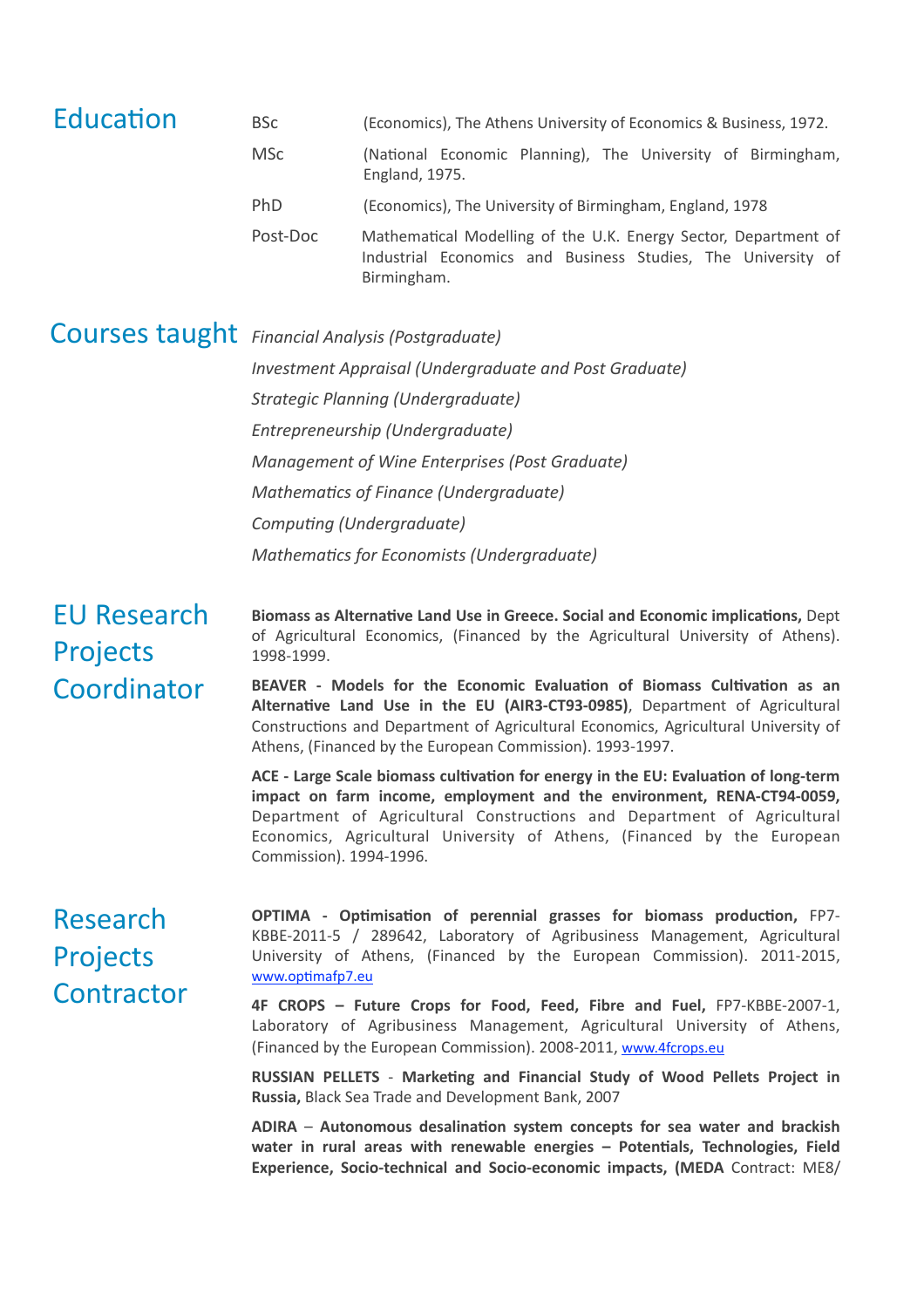AIDCO/2001/0515/59610), Laboratory of Agribusiness Management, Agricultural University of Athens, (Financed by the European Commission). 2003-2008, [www.adira.aua.gr](http://www.adira.aua.gr) 

ACICA – Alternative Crops Integration in a Spatial Analysis (Altener-4.1030/Z/ **01-018/2001),** Laboratory of Agribusiness Management, Agricultural University of Athens, (Financed by the European Commission). 2001-2004.

**BIOCHAINS** - Bio-energy chains from perennial crops in South Europe **(NNE5-2001-00081),** Laboratory of Agribusiness Management, Agricultural University of Athens, (Financed by the European Commission). 2001-2007.

**OMIARD** - Organic Marketing Initiatives and Rural Development **(QLK5-2000-01124),** Laboratory of Agribusiness Management, Agricultural University of Athens, (Financed by the European Commission). 2000-2003

**MULTISEES - A Multiple Criteria Decision Tool for the Integration of Energy Crops** into the Southern Europe Energy System, (Altener AL/98/227, CIEMAT/ESEMA/99-C6224/5), Department of Agricultural Constructions, Agricultural University of Athens & Laboratory of Agribusiness Management, (Financed by the European Commission). 1999-2001.

**Economic Evaluation of Biofuels in the Greek Transport Sector, Department of** Agricultural Constructions, Agricultural University of Athens & Laboratory of Agribusiness Management, (Financed by the Greek Ministry of Transport). 1998-2000.

**International Trade of Mediterranean products, Department of Agricultural** Economics, Agricultural University of Athens, (Financed by the Greek Ministry of Agriculture). 1998-1999.

Local Integration of renewable energy technologies for water and fuels supply in **the region of Frangokastelo**, Department of Agricultural Constructions, Agricultural University of Athens, (Financed by the European Commission). 1996-1998.

**Evaluation of Land Reclamation Projects (IPrES),** Agricultural University of Athens, (Financed by the Greek Ministry of Agriculture). 1993-1997.

**Economic Appraisal of Rural Energy Applications, Department of Agricultural** Constructions, Agricultural University of Athens, (Financed by the European Commission). 1988-1990.

Studies of Harvesting and Transport Methods of Maquis Biomass for Energy, Department of Agricultural Constructions, Agricultural University of Athens, (Financed by CRESS). 1990-1992.

**EUROBIODIESEL; Strategy for South Europe, Department of Agricultural** Constructions, Agricultural University of Athens, (Financed by the European Commission). 1990-1991.

**Optimal Strategies for integrated Renewable Energy Systems in Rural Areas,** Department of Agricultural Constructions, Agricultural University of Athens, (Financed by FAO), 1986-1990.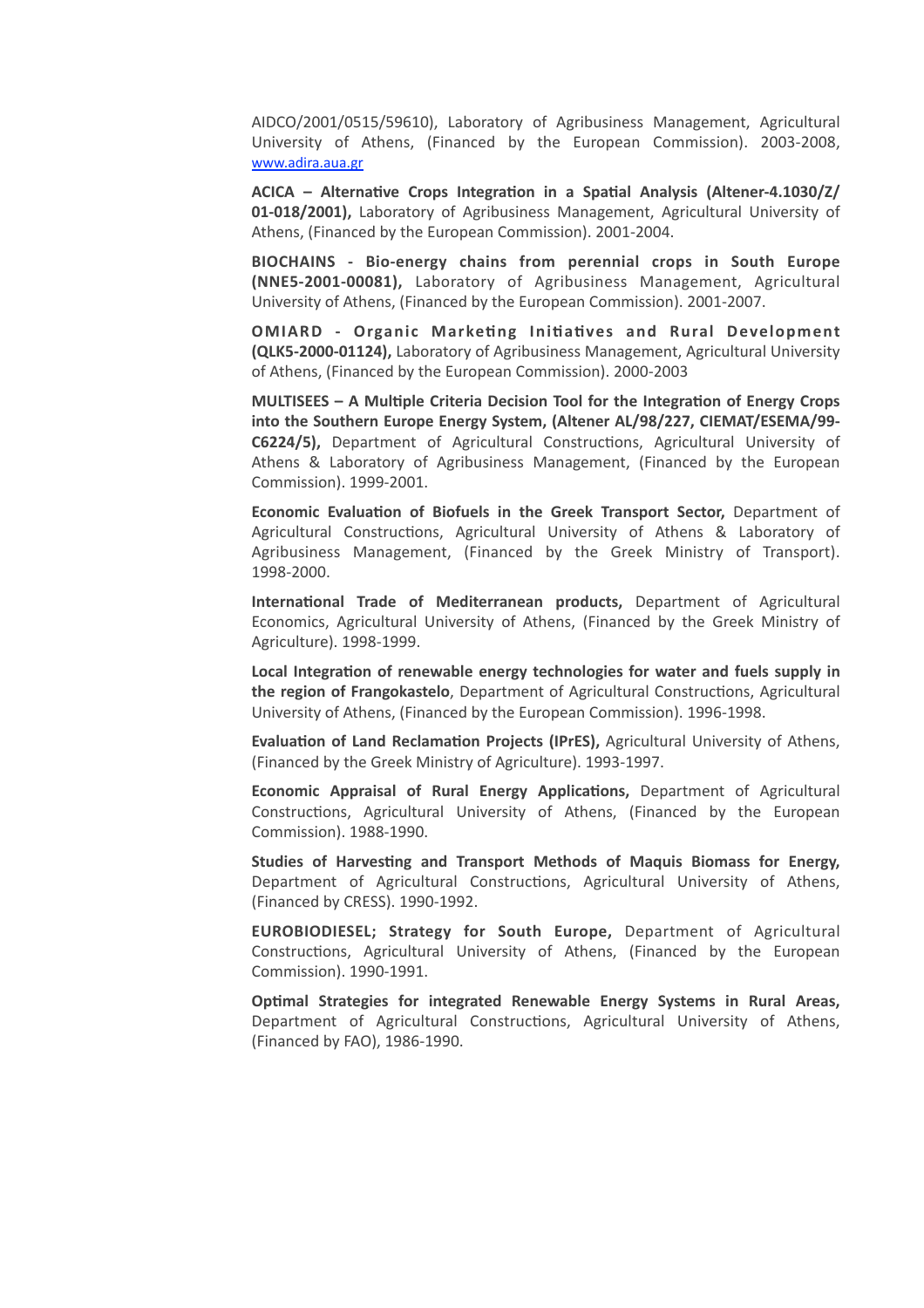# List of selected publications

- 1. A. Alexopoulou (ed.), P. Soldatos, et al., 2018, Perennial Grasses for Bioenergy and Bioproducts, Elsevier, Academic Press, DOI10.1016/B978-0-12-812900-5.00008-4
- 2. Soldatos P, 2015, Economic Aspects of Bioenergy Production from Perennial Grasses in Marginal Lands of South Europe, BioEnergy Research: Volume 8, Issue 4 (2015), Page 1562-1573, http://link.springer.com/article/10.1007/ [s12155-015-9678-y](http://link.springer.com/article/10.1007/s12155-015-9678-y)
- 3. Soldatos P., 2015, Economic feasibility of growing grass and fibre crops in EU marginal Lands: Giant Reed, Miscanthus and Switchgrass, FIBRA and OPTIMA EU projects, pdf presentation, http://www.fibrafp7.net/Portals/ [0/10\\_Economic%20feasibility%20of%20growing%20grass%20and%20fibre%20crop](http://www.fibrafp7.net/Portals/0/10_Economic%20feasibility%20of%20growing%20grass%20and%20fibre%20crops%20in%20EU%20Marginal%20Lands.pdf) [s%20in%20EU%20Marginal%20Lands.pdf](http://www.fibrafp7.net/Portals/0/10_Economic%20feasibility%20of%20growing%20grass%20and%20fibre%20crops%20in%20EU%20Marginal%20Lands.pdf)
- 4. Soldatos P., 2013, Kenaf: A Multi-Purpose Crop for Several Industrial Applications, Book Chapter, Ed. A. Mondi, E. Alexopoulou, Springer 2013, https:// [books.google.gr/books?](https://books.google.gr/books?id=sRo_AAAAQBAJ&pg=PA145&dq=kenaf+soldatos&hl=en&sa=X&ved=0CB4Q6wEwAGoVChMInsWeloWQyQIVRdksCh0ofAW1#v=onepage&q=kenaf%20soldatos&f=false) id=sRo\_AAAAQBAJ&pg=PA145&dq=kenaf+soldatos&hl=en&sa=X&ved=0CB4Q6wE wAGoVChMInsWeloWQyQIVRdksCh0ofAW1#v=onepage&q=kenaf%20soldatos&f=f [alse](https://books.google.gr/books?id=sRo_AAAAQBAJ&pg=PA145&dq=kenaf+soldatos&hl=en&sa=X&ved=0CB4Q6wEwAGoVChMInsWeloWQyQIVRdksCh0ofAW1#v=onepage&q=kenaf%20soldatos&f=false)
- 5. P Soldatos, B Osborne, D Scordia, SL Cosentino, "What is marginal land? A Review of Current Perceptions", Copenhagen 6th June 2013, http://www.fibrafp7.net/ [Portals/0/soldatos\\_6th\\_June\\_2013.pdf](http://www.fibrafp7.net/Portals/0/soldatos_6th_June_2013.pdf)
- 6. Cosentino L.S., Soldatos P. et al, 2012, OPTIMA: Optimisation of Perennial Grasses, Proceedings of the 20th European Biomass Conference and exhibition, 2012, 1CO. 9.1, Milan,
- 7. Alexopoulou E., Cosentino SI, Soldatos P. et al., "4F Crops: Survey and Analysis of the Parameters that Play an Important Role in the Successful Establishment of nonfood Cropping Systems", 19th European Biomass Conference and Exhibition, 6-10 June, Berlin, Germany. ISBN: 978-88-89407-55-4, page 253-259. 01/2011, http:// [www.etaflorence.it/proceedings/?detail=7377](http://www.etaflorence.it/proceedings/?detail=7377)
- 8. Alexopoulou E., Christou M., Cosentino SI, Soldatos P. et al., "Perennial Grasses and their Importance as Bioenergy Crops in EU27", 19th European Biomass Conference and Exhibition, 6-10 June, Berlin, Germany. ISBN: 978-88-89407-55-4, page 253-259. 01/2011, http://www.etaflorence.it/proceedings/? [detail=7402&mode=topic&categories=0&items=--](http://www.etaflorence.it/proceedings/?detail=7402&mode=topic&categories=0&items=--&searchstring=importance%20as%20bioenergy%20crops&limit=0) [&searchstring=importance%20as%20bioenergy%20crops&limit=0](http://www.etaflorence.it/proceedings/?detail=7402&mode=topic&categories=0&items=--&searchstring=importance%20as%20bioenergy%20crops&limit=0)
- 9. Soldatos P., "Can We Achieve More, With Less? The Higher Education Challenge in Greece", presented at the 2010 Deans Conference "Out of the crisis into sustainable recovery. Maintaining quality at a time of constrained resources" organised by the Deans European Academic Network, Barcelona, 15 Nov. 2010, http:// [www.esmu.be/deanconference2010.html](http://www.esmu.be/deanconference2010.html).
- 10. Soldatos P., V. Lychnaras, C. Panoutsou, L. S. Cosentino, 2010, "Economic viability of Energy Crops in the EU: The farmer's point of view", *Journal of Biofuels, Bioproducts and Biorefining (BioFPR)*, Special Issue on Biofuels in the EU, Vol 4, issue 6, pages 637-657 http://onlinelibrary.wiley.com/doi/10.1002/bbb.257/abstract
- 11. Karagiannis Ioannis, Soldatos Peter, (2010), "Estimation of critical CO2 values when planning the power source in water desalination. The case of the small Aegean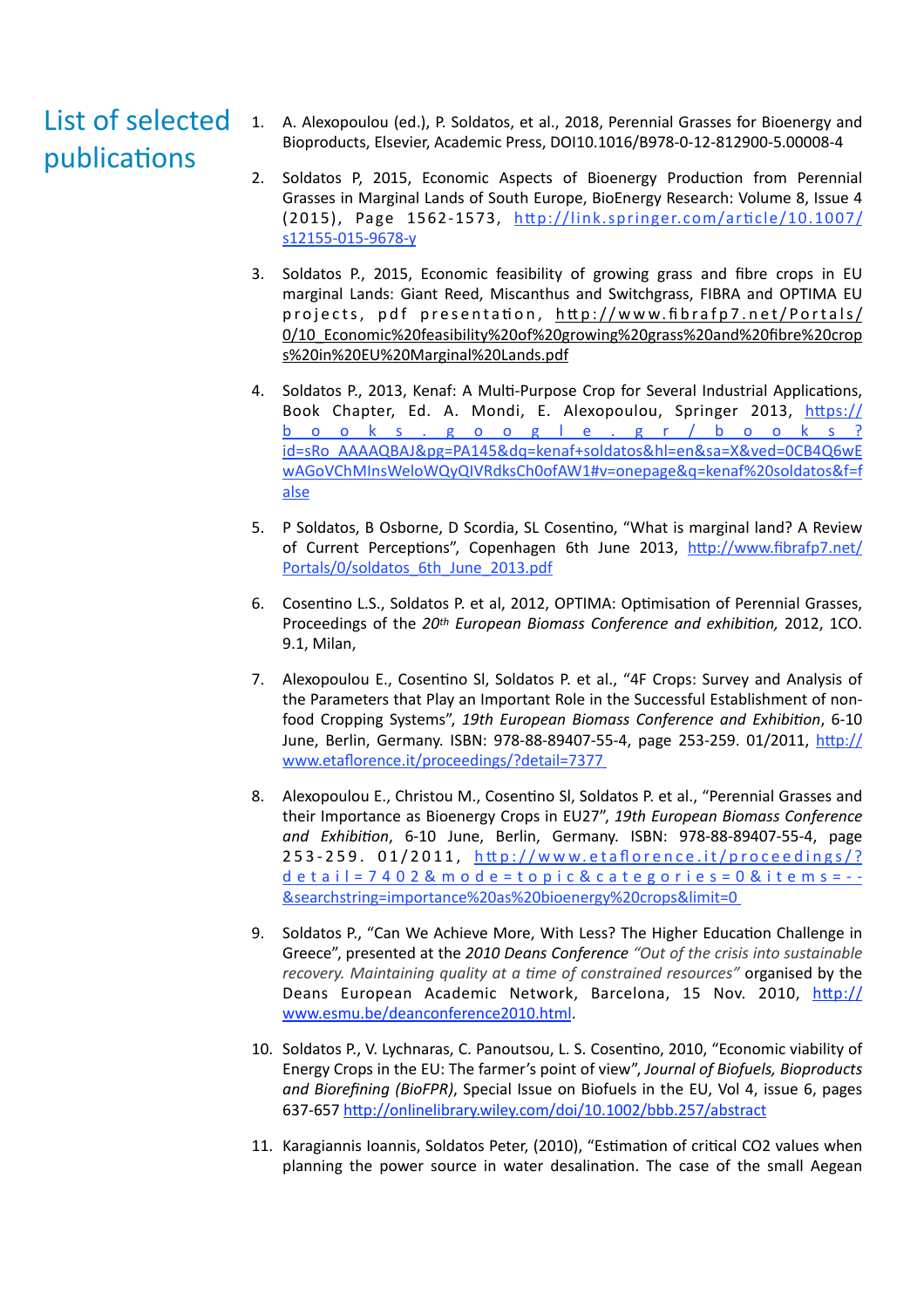islands", *Energy Policy*, Vol. 38, pp. 3891–3897, http://ideas.repec.org/a/eee/ [enepol/v38y2010i8p3891-3897.html](http://ideas.repec.org/a/eee/enepol/v38y2010i8p3891-3897.html)  

- 12. Alexopoulou E, Cosentino S., Soldatos P, Reinhardt, Elbersen W, Monti A, Tenorio J.L, Fernando A.L, Koslowski R, Chimpeanu, Millioni D, Kiprioti M, Ganko E. (2009). "4F crops: crops for food, feed, fiber and fuel", In: 17th European Biomass *Conference and Exhibition*, from research to industry and markets. Hamburg, Germany, 29 June - 3 July 2009, FIRENZE: ETA Florence, p. 306-309, ISBN/ISSN: 978-88-89407-57-3
- 13. C. Panoutsou, V. Lychnaras, E. Alexopoulou, P. Soldatos, 2009, "Socio Economic Impacts of 4F Crops", 17th European Biomass Conference & Exhibition, Hamburg Conference Proceedings, 29 June - 3 July 2009
- 14. Karagiannis Ioannis, Soldatos Petros, 2008, "Water Desalination cost literature: Review and Assessment", *Desalination Journal*, Vol. 223 (2008) pp. 448-456, Ranked 15th in the list of Top 25 Hottest Articles of the Journal in the year 2009 and 16th in 2008, 11th in 2010. Also, Conference Desalination and the Environment, Halkidiki, Greece, 22-25 April 2007, http://www.sciencedirect.com/science/article/pii/ [S0011916407008843](http://www.sciencedirect.com/science/article/pii/S0011916407008843)
- 15. Karagiannis, F. Banat, H. E. S. Fath, E. Mathioulakis, E. Sh. Mohamed, A. M. Mokhlisse, G. Papadakis, B. Peñate, H. Qiblawey, P. G. Soldatos, S.Sozen, V. J. Subiela, S. Teksoy, 2007, Technical and Economic Analysis of Autonomous Desalination Systems: Case studies for eleven ADIRA installations in Middle East and North African countries\*, *MEDA Water International Conference on Sustainable Water Management*, Tunis, 21-24 March.
- 16. Monti, A., Fazio, S., Lychnaras, V., Soldatos, P. and G. Venturi, 2007. "A full economic analysis of switchgrass under different scenarios in Italy estimated by BEE model", *Biomass and Bioenergy,* Vol. 31, Issue 4, pp. 177-185, April 2007, ISSN 0961-9534, Elsevier, http://top25.sciencedirect.com/subject/agricultural-and-biological[sciences/1/journal/biomass-and-bioenergy/09619534/archive/11](http://top25)
- 17. Karagiannis Ioannis., Soldatos Petros, 2007, "Current status of water desalination in the Aegean Islands", *Desalination Journal*, Vol. 221, pp. 56-61, Elsevier. Also, Conference on Desalination Strategies in South Mediterranean Countries, 21-25 May 2006, Montpellier, France, , http://www.desline.com/proceedings/63-1[tc.shtml](http://www.desline.com/proceedings/63-1-tc.shtml)
- 18. Soldatos P., Rozakis S., 2006, "Agribusiness Management with emphasis in Food Industry enterprises", Editors, Stamoulis 29121-IC-1-2003-1-GR-ERASMUS-IPUC-1
- 19. Manolakos D., Kyritsis S., Papadakis G., Karagiannis J., Soldatos P., 2005, "Cost Analysis of an Autonomous Low-Temperature Solar Rankine Cycle System for Reverse Osmosis Desalination", WSEAS Transactions on Environment and *Development*, Issue 2, Vol. 1, November 2005, ISSN: 1790-5079 205
- 20. Mohamed E. S., Manolakos D., Kyritsis S., Soldatos P., 2004, "Design and Cost Analysis of an autonomous water reverse osmosis (BWRO) desalination plant powered by photovoltaic cells and battery bank brackish Case study in Nicosia, Cyprus", Proceedings of the *International Conference on Desalination Costing*, Limassol, Cyprus, 6-8 December 2004, http://www.emwis.net/initiatives/ [fol060732/proj555313](http://www.emwis.net/initiatives/fol060732/proj555313)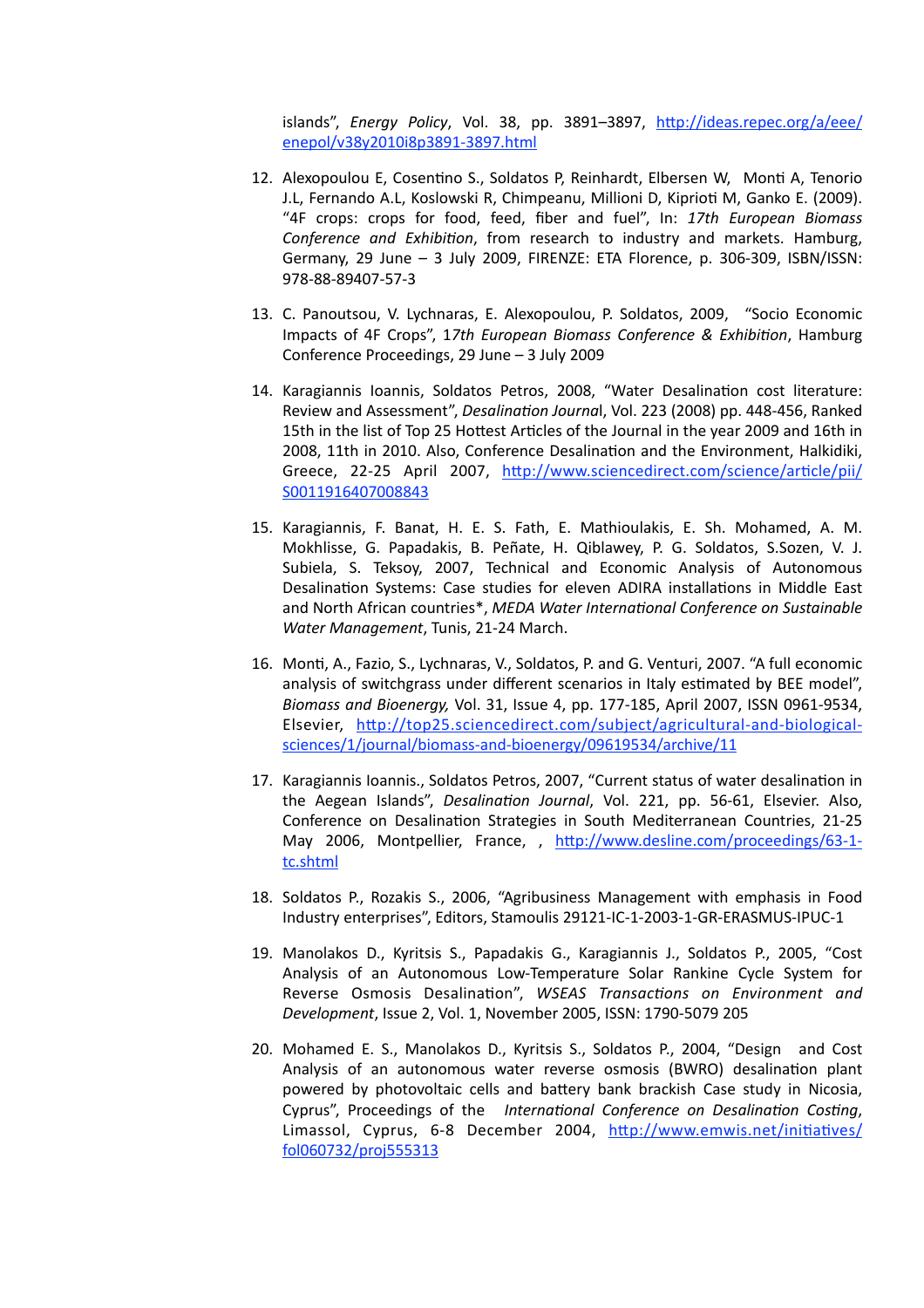- 21. M.Varela, R.Saez, H.Cabal, C.Lago, S.Kyritsis, L.Kallivroussis, P.G.Soldatos, J.C.Sourie, S.Rozakis, E.Castellano, M.Pellitero, H.Schwaiger, G.Jungmeier, M.Antinucci, F.Fileni. D.Goussios. G.Faraslis, 2004, "Integration of energy crops by using an advanced spatial analysis". Proceedings of the 2nd World Conference of Biomass for Energy and Industry, Rome, Italy, May 10-14, Ed. by W.P.M.van Swaaij, T.Fjällström, P.Helm and A.Grassi. Volume II, pp. 2125-2129. ISBN 88-89407-04-2,  $\frac{http://}{http://}$ [www.ciemat.es/portal.do?TR=C&IDR=1202](http://www.ciemat.es/portal.do?TR=C&IDR=1202)
- 22. Christou M., Fernandez J, Gosse G., Venturi G., Bridgwater A.V, Scheurlen K., Obernberger I., Van de Beld B., Soldatos P.G, Reinhardt G. (2004), "Bioenergy chains from perennial crops in South Europe". Proc. of the 2nd European Conference on Biomass for Energy, Industry and Climate Protection. Volume I, http:// [cordis.europa.eu/documents/documentlibrary/91055601EN6.pdf](http://cordis.europa.eu/documents/documentlibrary/91055601EN6.pdf)
- 23. Soldatos P.G., V. Lychnaras, D. Asimakis and M. Christou, 2004, "Bee Biomass Economic Evaluation: A Model for the Economic Analysis of Energy Crops Production", 2nd World Conference and Technology Exhibition on Biomass for *Energy*, Industry and Climate Protection, 10-14 May 2004, Rome, Italy
- 24. Soldatos PG, 2002, "Building the Annual Equivalent Cost of Agricultural Products", *Options Mediterraneennes, Comprehensive economic and spatial bio-energy modelling* – Modelisation economique et spatiale des filieres bio-energetiques, Serie A - no 48, http://ressources.ciheam.org/om/pdf/a48/00800040.pdf
- 25. Soldatos PG, et al., 2001, "Multiple Criteria Analysis of Bio-energy Projects: Evaluation of Bio-Electricity Production in Farsala Plain, Greece", *Journal of Geographic Information and Decision Analysis*, Vol. 5, No. 1, pp. 49-64, http:// [publish.uwo.ca/~jmalczew/abstracts.htm](http://publish.uwo.ca/~jmalczew/abstracts.htm)
- 26. M. Varela, Soldatos PG, et al., 2001, "Energy Crops Integration Using a Multiple Criteria Decision Making Tool", ALTENER, Ministerio de Ciencia y Tecnologia (Ciemat) (Ed.), ISBN 8478344039 9788478344031, Madrid.
- 27. Kitsopanides G, Zioganas C, Soldatos PG, Gabrielides S, Vainas A, 2000, "Organisation and Management of Agricultural Enterprises", Publ. Pedagogiko Instituto, http://www.pi-schools.gr/lessons/tee/agricultural\_old/biblio6a.php (Book)
- 28. Soldatos PG, 2000, "Measures of Agricultural Profitability, The COSTOS model", 6th Conference of Agricultural Economics: "In search of the Future of Greek Agriculture", Thessaloniki.
- 29. Panoutsou C, Kypriotis E, Soldatos PG, 2000, "Estimation of energy crops breakeven points in northern Greece", 1st World Conference on Biomass for Energy and *Industry*, Conference Proceedings, Vol. I, Sevilla, 5-9 June.
- 30. Soldatos PG et al, 2000, MULTISEES, A Multiple Criteria Decision Tool for the integration of energy crops into the Southern Europe Energy System, Altener Project AL/98/227, 1st World Conference and Exhibition on Biomass for Energy and *Industry*, Sevilla.
- 31. Patsis P, Soldatos PG, Spathis P & collaborators, 1999, "International Trade of Mediterranean products", Project final report to the Greek Ministry of Agriculture.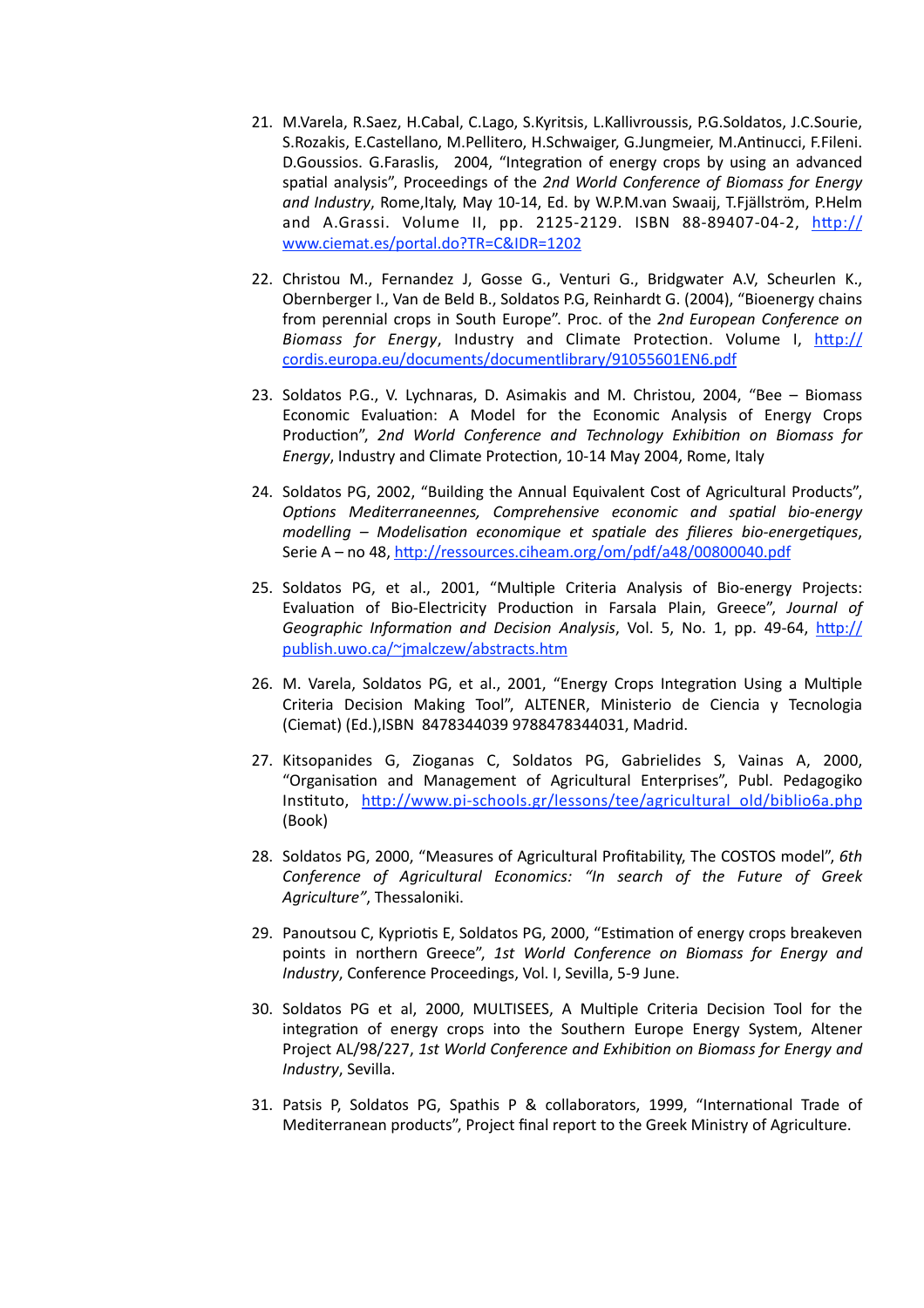- 32. Soldatos PG, Chatzidaki MA, 1999, "Economic Evaluation of Biofuel Production in Greece. The Case of Ethanol", Proceedings of AgEnergy '99 Conference, Vol 2, pp. 973-980.
- 33. Rozakis S, Soldatos PG, Papadakis G, Kyritsis S, Papantonis D, 1997, "Evaluation of an integrated renewable energy system for electricity generation in rural areas", *Energy Policy, Vol 25/3, pp 337-347, http://cat.inist.fr/?* [aModele=afficheN&cpsidt=2824866](http://cat.inist.fr/?aModele=afficheN&cpsidt=2824866)
- 34. Papageorgiou C., Maraveyas N., Soldatos P., Editors, State & the Agricultural Sector, Papazisis, 1996
- 35. Rozakis S, Soldatos P G, Kyritsis S, 1996, "Integrated Energy Production Systems from Renewable Energy Sources", Proceedings of the 3rd National Confrence of Agricultural Economics, Vol. 1, pp. 206-224, Agricultural University of Athens.
- 36. Soldatos PG, Tsakalias G, Kyritsis S, 1995, "Expert Systems in Agricultural Decision making: Economic evaluation of energy crops in Europe", 43th EAAE, Wageningen, Oct. 1995.
- 37. Kyritsis S and Soldatos PG, 1995, "Alternative Land use patterns and Non-food farm production", OECD 1st Conference of Directors and Representatives of Agricultural *Research, Agricultural Advisory Services and Higher Education in Agriculture, Paris,* 4-8 Sept.
- 38. Soldatos PG, Rozakis S, Tsakalias G, Kyritsis G, 1995, "Beaver: An expert system for the estimation of the cost and evaluation of biomass production in Europe", *First Joint International Symposium on Energy Models for Policy and Planning*, London Business School, IFORS.
- 39. Kyritsis S & Soldatos PG, 1994, "Biomass as an Alternative Land Use for Southern European Agriculture", in *Rural and Farming Systems Analysis* (European Perspectives), Ed. JB Dent and M J McGregor, CAB International, Edinburgh, (Book).
- 40. Sideridis AB, Soldatos PG, Yialouris CP, 1993, "A Decision Support System for Project Evaluation in Agriculture", Proceedings of the Second Balkan Conference on *Operations Research, pp 706-715.*
- 41. Soldatos PG, 1991 "The long-run marginal cost of electricity in rural regions", *Energy Economics*, Volume 13, Issue 3, July 1991, Pages 187-198, http:// www.sciencedirect.com/science/article/pii/014098839190019V
- 42. Littlechild SC, Vaidya KG, Soldatos PG, 1982, "Energy Strategies for the U.K.; a Programming Approach", George Allen & Unwin, (Book).
- 43. Soldatos PG, 1980, "Solar Energy Economic viability in the U.K.", Solar Energy in the 1980:s, Proceedings of the *International Solar Energy Society*, Birmingham, UK, 1980.
- 44. Soldatos PG, 1979, "The British Fast Breeder Reactor in the context of a long-term energy Model", *Disc. Paper*, Series B, No. 43, Department of Industrial Economics and Business Studies, The University of Birmingham.
- 45. Tzoannos J, Vaidya KG, Soldatos PG, 1979, "E.E.C. Energy Policy and the U.K. in the Birmingham Energy Model", *Energy Economics*, Vol. 1, No. 3, http:// www.sciencedirect.com/science/article/pii/0140988379900501